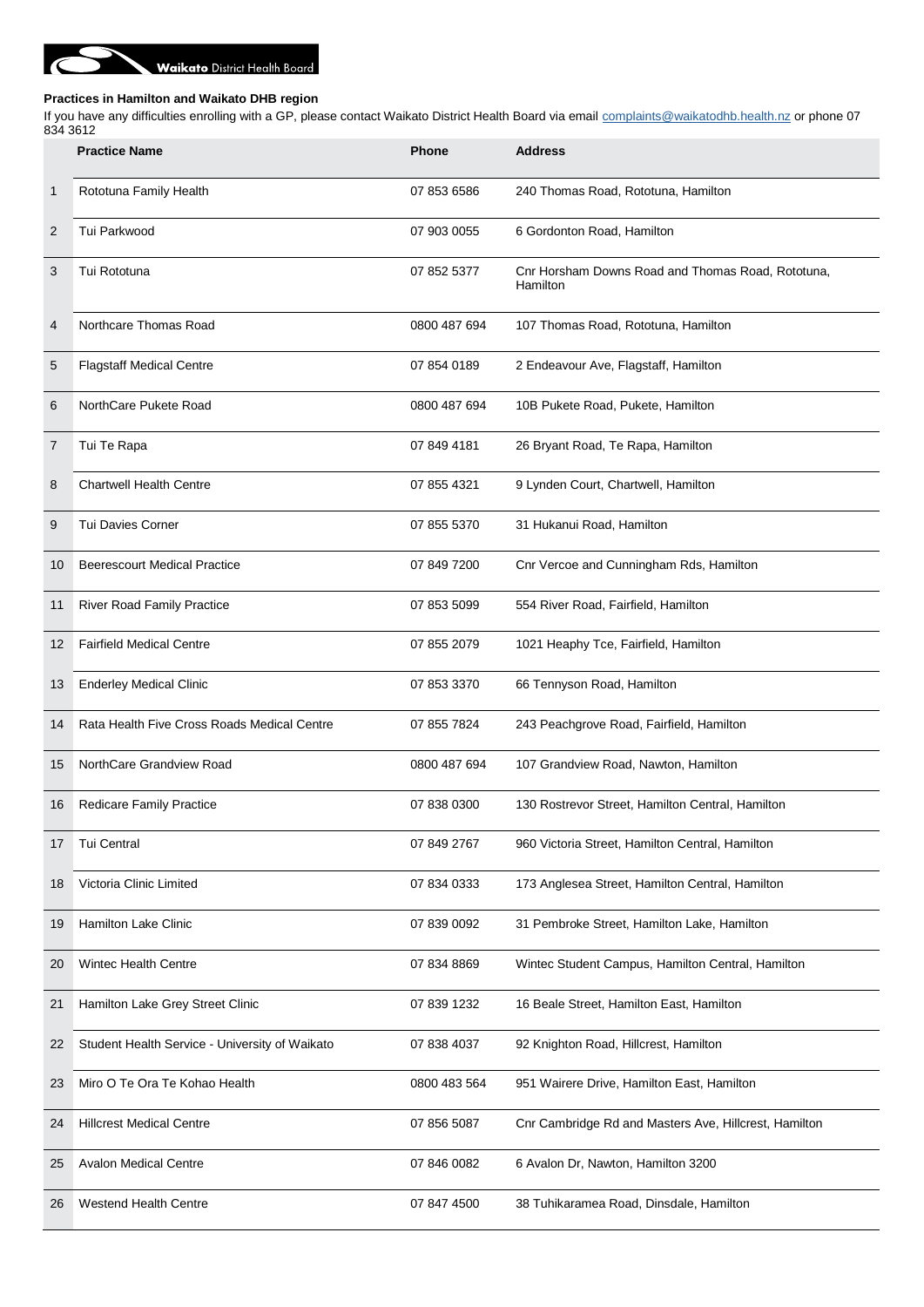| 27 | <b>Dinsdale Medical Centre</b>              | 07 847 8425 | 21 Whatawhata Road, Dinsdale, Hamilton |
|----|---------------------------------------------|-------------|----------------------------------------|
| 28 | Te Rengarenga Medical Centre                | 07 847 1220 | 41 Whatawhata Road, Dinsdale, Hamilton |
| 29 | <b>Clarence Medical Centre</b>              | 07 838 3145 | 129 Pembroke Street, Hamilton          |
| 30 | Te Whare Kokonga - Melville Satelite Clinic | 07 843 8811 | 58 Bader Street, Melville, Hamilton    |
| 31 | <b>Glenview Medical Centre</b>              | 07 843 4429 | 1 Urlich Ave, Melville, Hamilton       |
| 32 | <b>Colville Community Health</b>            | 07 866 6618 | 2299 Colville Road, Colville           |
| 33 | Coromandel Family Health Centre             | 07 866 8500 | 80 Kapanga Road, Coromandel            |
| 34 | Te Korowai Hauora O Hauraki - Coromandel    | 07 866 8084 | 225 Kapanga Road, Coromandel           |
| 35 | Doctors Surgery                             | 07 866 0105 | 58 Albert Street, Whitianga            |
| 36 | <b>Tairua Medical Centre</b>                | 07 864 8737 | 244 Main Road, Tairua                  |
| 37 | Pauanui Health Centre                       | 07 864 8404 | 52 Jubilee Drive, Pauanui              |
| 38 | <b>Thames Medical Centre</b>                | 07 868 9444 | 817 Rolleston Street, Thames           |
| 39 | Te Korowai Hauora O Hauraki                 | 07 868 0033 | 210 Richmond Street, Thames            |
| 40 | Whangamata Medical Centre                   | 07 865 8032 | 103 Lincoln Road, Whangamata           |
| 41 | Hauraki Plains Health Centre                | 07 867 7521 | Dent Street, Ngatea                    |
| 42 | Paeroa Medical Centre                       | 07 862 8755 | 15 Princes Street, Paeroa              |
| 43 | Te Korowai Hauora O Hauraki - Paeroa        | 07 862 9284 | 43 Belmont Road, Paeroa                |
| 44 | Waihi Health Centre                         | 07 863 8195 | 1 School Lane, Waihi                   |
| 45 | Waihi Family Doctors                        | 07 863 2112 | 71 Kenny Street, Waihi                 |
| 46 | Te Kauwhata Health Centre                   | 07 826 3499 | 12 Main Road, Te Kauwhata              |
| 47 | Huntly West Medical Centre Ltd              | 07 828 7818 | Bridge Street, Huntly 3700             |
| 48 | Doctors@42                                  | 07 828 7056 | 42 Main Street, Huntly                 |
| 49 | Waahi Clinic                                | 07 828 9256 | Parry St, Huntly                       |
| 50 | Tui Huntly                                  | 07 828 5903 | 183 Main Street, Huntly                |
| 51 | Hakanoa Health Centre                       | 07 828 7557 | 43 Hakanoa Street, Huntly              |
| 52 | Ngaruawahia Medical Centre                  | 07 824 8893 | 11 Galileo Street, Ngaruawahia         |
| 53 | Ngamiro Medical Centre                      | 07 824 8393 | 29a River Rd, Ngaruawahia              |
| 54 | Raglan Medical Centre                       | 07 825 0114 | 9 Wallis Street, Raglan                |
| 55 | Health Te Aroha                             | 07 884 8053 | 28 Church Street, Te Aroha             |
| 56 | Te Korowai Hauora O Hauraki - Te Aroha      | 07 884 9208 | 221 Whitaker Street, Te Aroha          |